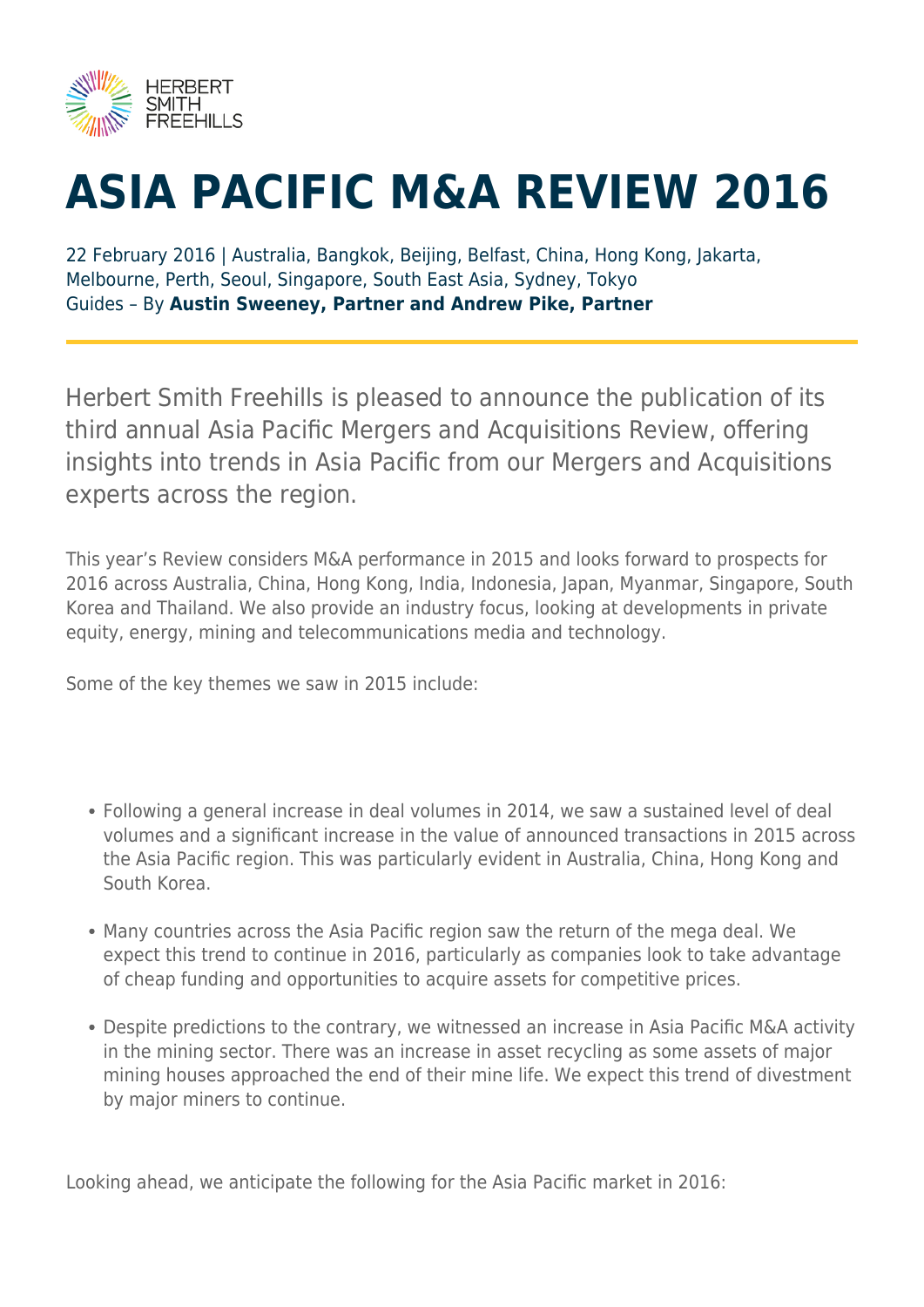- Investors to be presented with numerous and varied investment opportunities across the Asia Pacific region, including in Australia as a result of the lower Australian dollar and in SOEs in China and South Korea.
- The uptake in new technologies is increasing valuations and profitability for technology suppliers, leading to a new wave of IPOs and M&A activity in the TMT sector.
- It is expected that deal volume in 2016 will be driven by the financial services, TMT, property and energy and resources sectors across the Asia Pacific region.

**For a copy of the guide please email [asia.publications@hsf.com](mailto:asia.publications@hsf.com)**